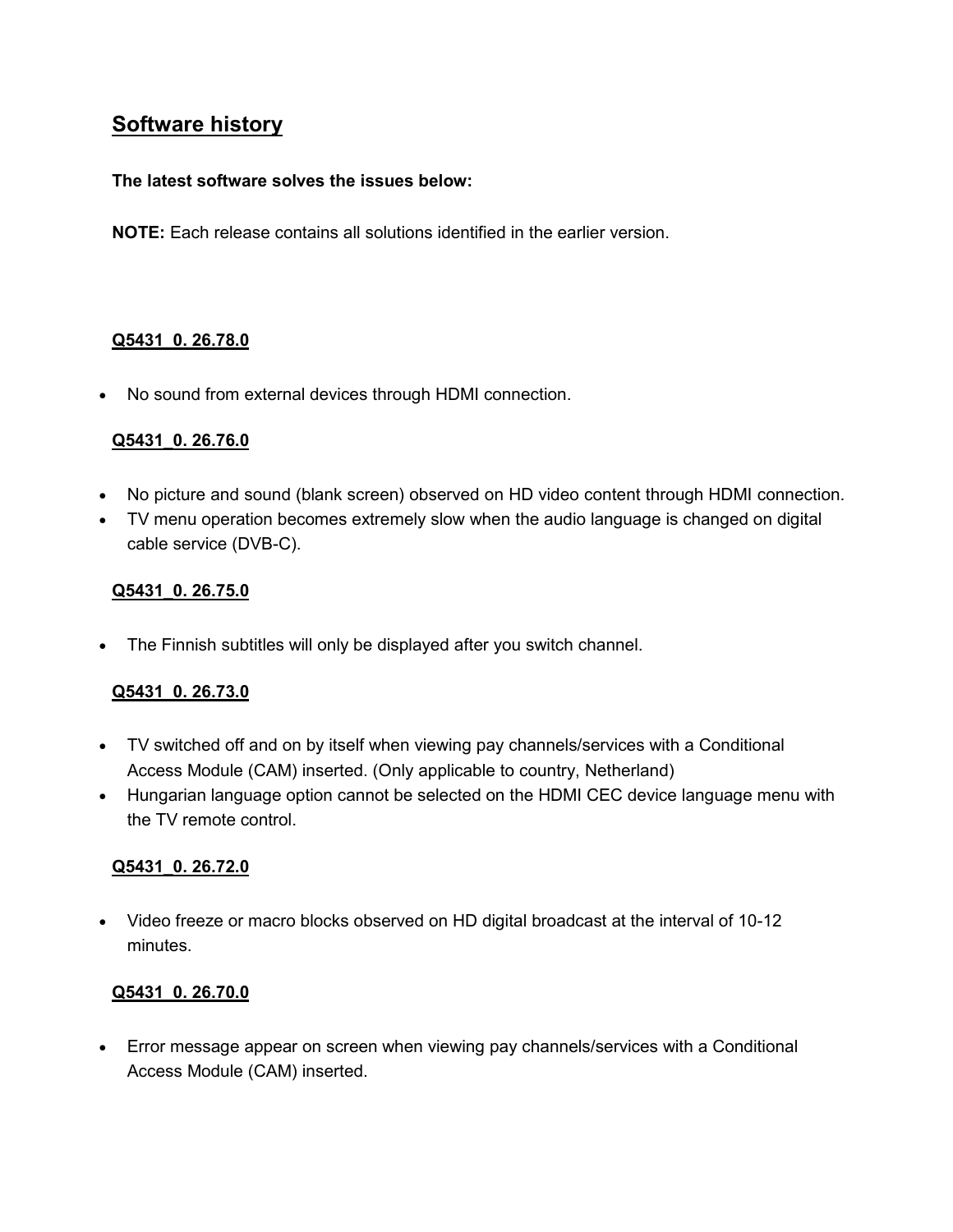# **Q5431\_0. 26.69.0**

- TV switched off by itself after 2 hrs of operation.
- All user settings (e.g. delta volume) are lost after channel installation/update.
- TV displays a message "Scrambled program" when switching from Free-To-Air (FTA) channel to a pay channel.

# **Q5431\_0. 26.66.0**

- When 'EasyLink' feature is switched off in the TV menu, the channel number or name OSDs will not be displayed or display as 'undefined format' when switching to external inputs or TV channels.
- Channel preset/position are shifted by +1 after performing cable installation with UPC network. (Only applicable to country, Netherland)

# **Q5431\_0. 26.58.5**

- TV does not work with other HDMI CEC compliant devices.
- TV does not store all the channels from UPC service provider. (Only applicable to country, Netherland)
- Introduction of a new feature, Scenea. It allows you to use your TV as a photoframe.

# **Q5431\_0. 26.38.22**

- Only one analogue channel is stored after performing digital cable (DVB-C) installation. (Only applicable to country, Netherland)
- Micro-block or mosaics appear on channels.

# **Q5431\_0. 26.38.21**

- Digital cable services are stored in the wrong preset/position and analogue cable channels are not present in the channel list.
- Analogue cable channels are stored in the wrong preset/position in the channel list, after you have stored as new channel during analogue manual installation.
- Increase the maximum number of cable services stored in the TV memory from 500 to 700.

# **Q5431\_0. 26.38.17**

• Software is released for production purposes only - no software upgrade is required by the consumer.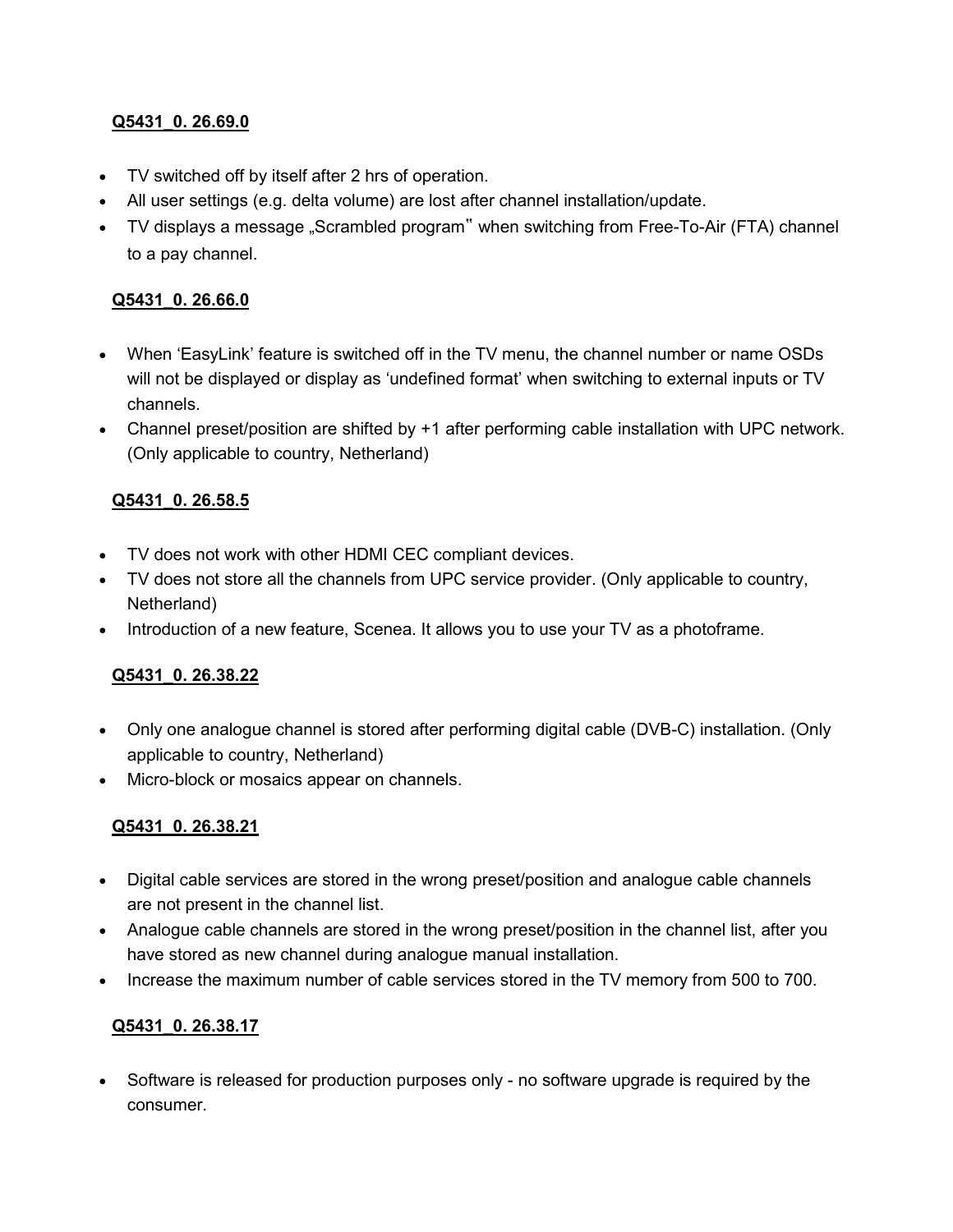## **Q5431\_0. 26.38.14**

- Enable digital cable (DVB-C) functionality for Switzerland and Austria countries.
- To disable Now and Next program banner after channel change. This is a new EPG (Electronic Programme Guide) requirement.

#### **Q5431\_0. 26.33.17**

• Software is released for production purposes only - no software upgrade is required by the consumer.

#### **Q5431\_0. 26.33.15**

- A vertical green line appears on the left side of the screen in "Unscale" picture format through HDMI connection.
- Video drop-out when you change channel on the Philips/Pace set-top-box through HDMI connection.
- The radio channel background disappeared with a message "Video not supported" displayed when you change the radio channels.

# **Q5431\_0. 26.33.9**

- TV cannot store the channels from cable service provider, Kabel Baden-Wurttemberg.(Only applicable to country, Germany)
- TV does not display the correct resolution for some PC formats and is forced to the 640x480 resolution.
- While playing a media file in the root directory of the USB memory device, the Program +/ button does not allowed you to select another media file.
- Unable to enter the network frequency for DVB-C installation.(Only applicable to country, Netherlands)
- To preset/position analog channels from preset number 2001 onwards after channel installation.(Only applicable to country, Netherlands)
- Channel disappeared from the original preset position and shifted to a preset number 16384 after installation update.(Only applicable to country, Lithuania, Czech Rep or Italy)

# **Q5431\_0. 26.29.5**

- No channels found after auto-installation.(Only applicable to country, Ukraine & Bulgaria)
- Riks TV certification. (Only applicable to country, Norway)